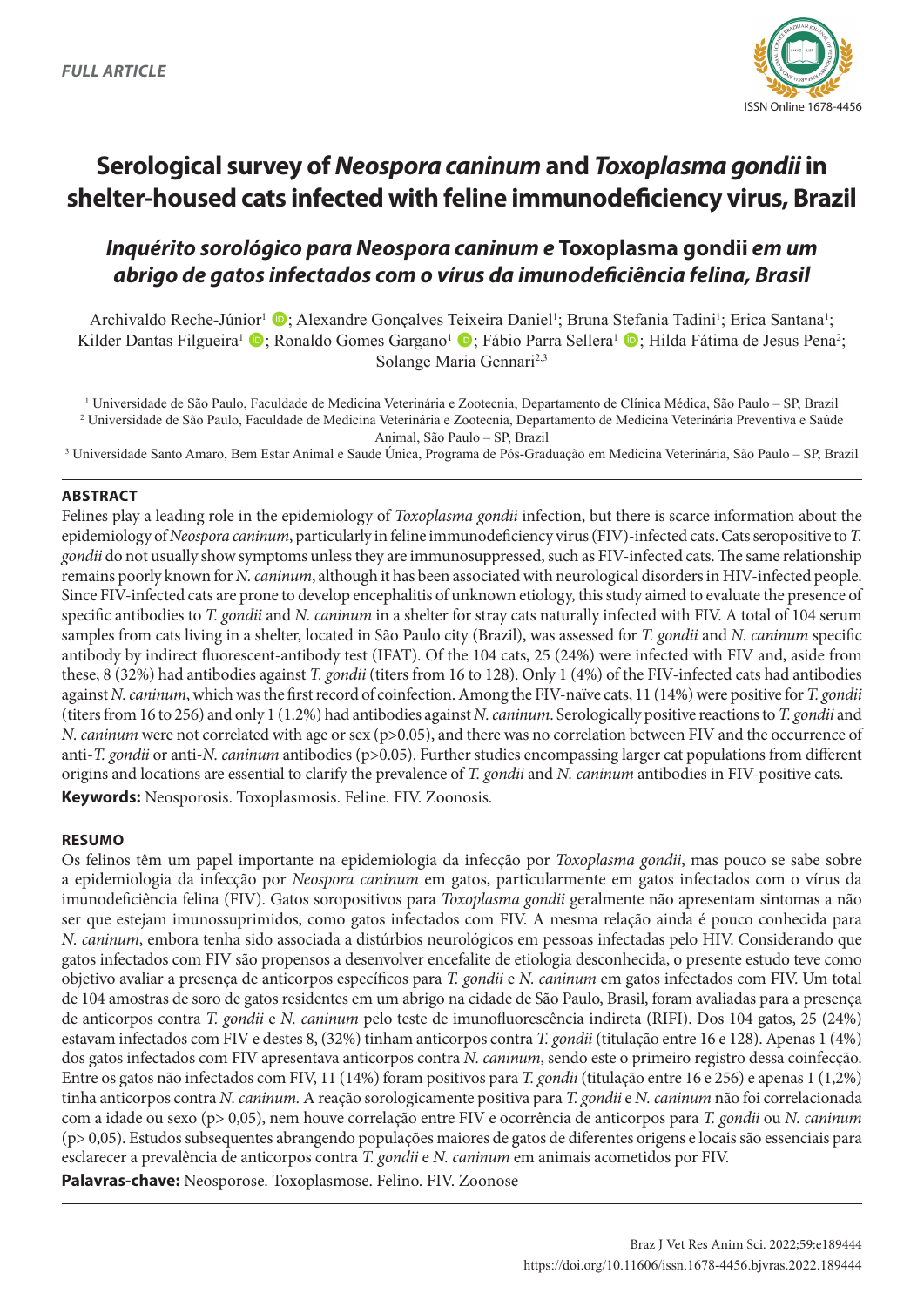**Correspondence to:** Kilder Dantas Filgueira Universidade de São Paulo, Faculdade de Medicina Veterinária e Zootecnia, Departamento de Clínica Médica Av. Prof. Dr. Orlando Marques de Paiva, 87, Cidade Universitária CEP: 05508-270, São Paulo – SP, Brazil e-mail: kilder@usp.br

Received: August 11, 2021 Approved: January 19, 2022

**How to cite:** Reche-Júnior A, Daniel AGT, Tadini BS, Santana E, Filgueira KD, Gargano RG, Sellera FP, Pena HFJ, Gennari SM. Serological survey of Neospora caninum and Toxoplasma gondii in shelter-housed cats infected with feline immunodeficiency virus, Brazil. Braz J Vet Res Anim Sci. 2022;59:e189444. https://doi.org/10.11606/ issn.1678-4456.bjvras.2022.189444

### **Introduction**

Neosporosis is caused by *Neospora caninum*, which is an obligate intracellular coccidian protozoan parasite with worldwide distribution. To date, dogs and some canid species are the definitive hosts to *N. caninum* (Dubey et al. 2011; Gondim et al., 2004; Lindsay et al., 1999). In the first description of natural exposure of domestic cats to *N. caninum*, performed in Brazil, antibodies to *N. caninum* were found in 60 (11.9%) out of 502 cats by the *Neospora* agglutination test (NAT), with titers ranging from 40 to 800 (Dubey et al., 2002).

*Toxoplasma gondii* is a parasite closely related to *N. caninum* (Dubey et al., 1988; Goodswen et al., 2013). Toxoplasmosis is a cosmopolitan anthropozoonosis affecting virtually all homeothermic animal species, including humans (Dubey & Lappin, 2006), and felines are the definitive hosts (Goodswen et al., 2013). Prevalence of *T. gondii* infection may vary with animal age and lifestyle, and it is greater in older cats or cats allowed outdoors (Dubey, 1994; Lappin, 2010). The latter occurs because free-roaming cats are exposed longer and tend to hunt small rodents, which serve as parasite reservoirs (Dorny et al., 2002; Lappin, 2010). Prevalence of anti-*T. gondii* antibodies in feline immunodeficiency virus (FIV)-infected cats have been well described (Akhtardanesh et al., 2010; Dorny et al. 2002; Lucas et al., 1998; Witt et al., 1989). *T. gondii* infected cats are usually asymptomatic unless immunosuppressed with FIV (Platt & Olby, 2013).

Natural or iatrogenic immunosuppression induced by exogenous corticoids may exacerbate lesions caused by neosporosis and toxoplasmosis (Anfray et al., 2005;

Donahoe et al., 2015; Dubey, 2010; Dubey et al., 1990; Dubey & Lindsay, 1990; Kul et al., 2011). Although Lobato et al. (2006) found high seropositivity rates to *N. caninum* in human immunodeficiency virus (HIV)-infected patients, to date, there are few reports of coinfection between FIV-infected cats and *N. caninum* (Coelho et al. 2011; Munhoz et al. 2017). While shelters aim to be safe for animals (Galdioli et al., 2020), there is a lack of information regarding the occurrence of pathogens in cats living in these environments. In this sense, for a better understanding of the health status, in this study, we performed a serological survey of *N. caninum* and *T. gondii* in stray cats naturally infected with FIV in a shelter in Southeast Brazil.

#### **Material and Methods**

A total of 104 mongrel cats of both sexes and various ages were evaluated. The animals belonged to an animal shelter located in the city of São Paulo, Brazil. The cats were presumed healthy based on caretaker observations and physical examinations performed by veterinarians. The age of each cat was estimated during the shelter admission, on the physical examination, or by information provided by people who had previous and provisional ownership of the animals. Whole blood samples (2-4 mL) from all cats were collected into serum separator tubes and centrifuged at 12,000 g for 10 min. Serum was transferred into 1.5 mL microcentrifuge tubes (Eppendorf AG, Germany) and stored at -20°C before testing for FIV infection and indirect fluorescent-antibody testing (IFAT) for *T. gondii and N. caninum*. The samples were collected from October 2006 to December 2007.

Serological testing for FIV-infection was performed using a commercial test kit (Snap combo FeLV antigen/FIV antibody test kit, IDEXX Laboratories, Westbrook, Maine, USA). The tests were conducted and interpreted according to the manufacturer´s instructions. For the *T. gondii* survey, the serum samples were screened at 1:16 dilution. All sera positive at this dilution were subsequently submitted to serial dilutions up to 1:4096. For indirect fluorescent-antibody testing (IFAT) for *N. caninum*, the serum samples were screened at 1:50 dilution. The IFAT was an in-house assay similar to that used in prior studies to evaluate circulating *T. gondii* and *N. caninum* IgG antibodies (Camargo, 1974; Dubey et al., 1988).

Fisher's exact test was used to determine the statistical significance of the studied parameters. An unpaired t-test was used to compare the means of the ages. Differences in occurrence were considered as significant when p≤ 0.05.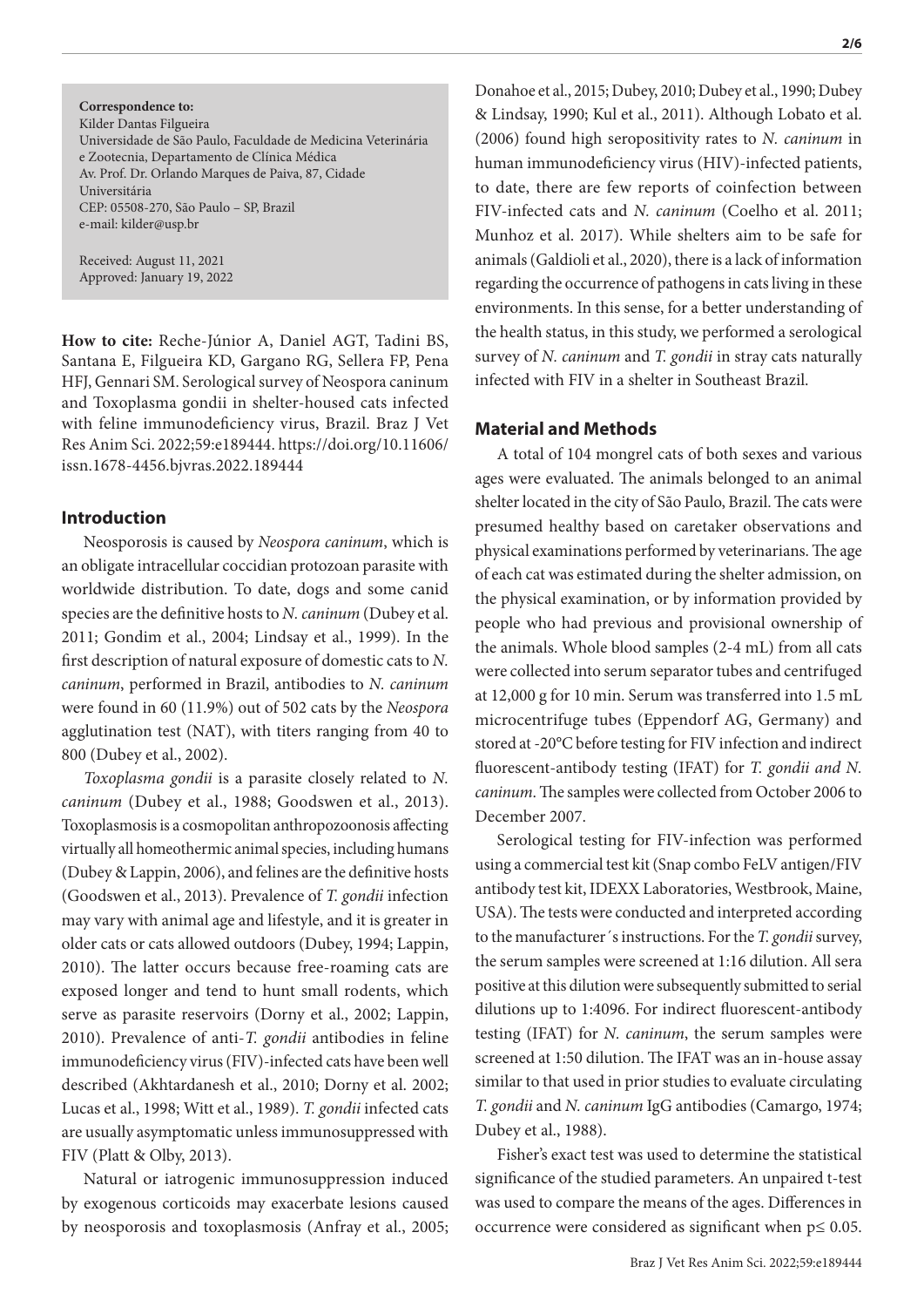The GraphPad InStat software (GraphPad Software, San Diego, California, USA) was used to assist calculations.

#### **Results**

Twenty-five (24%) of all evaluated cats were FIV infected, while 79 (76%) were negative. The mean age and standard error of FIV-infected cats were 6.3±2.52 years, and 5.2±2.65 years of the non-infected cats. There was no statistical significance between FIV infection and animal age or sex (p>0.05). Additionally, there was no correlation of FIV infection with IFAT positive samples for *T. gondii* and *N. caninum* (Table 1).

Antibodies to *T. gondii* were found in 19 (19/104, 18.3%) of the studied cats. Among the FIV-positive cats, 8 (8/25, 32%) had antibodies to *T. gondii*, and 11 (11/79, 14%) of the FIV-naïve cats had *T. gondii* antibodies with titers ≥16. However, antibodies to *N. caninum* were found in only 2 (2/104, 1.9%) cats. One of these cats was FIV-positive (1/25, 4%) and the other was FIV-negative (1/79, 1.2%) (Table 1).

### **Discussion**

Serum samples were obtained from 104 stray cats living in a shelter in São Paulo city, Brazil. The prevalence of FIV infection in the present study was similar to that found in Australian cats (Norris et al., 2007), but higher than those found in the UK (3-11%) (Stavisky et al., 2017) and New Zealand shelters (13.7%) (Gates et al., 2017).

Since animals had been indiscriminately accepted to the shelter, without any serological testing for retroviruses (FIV and Feline Leukemia Virus), it was unclear whether the infection was spread among animals after confinement or whether animals had been already infected before being admitted to the shelter. Thus, studies on FIV transmission in shelters with this same profile are limited. Therefore, comparison with other studies is compromised (Akhtardanesh et al., 2010).

Although forms of *N. caninum* transmission among felids are unknown (Dubey et al., 2009), it is known that cats may get infected and develop neosporosis (Dubey et al, 1990, 2007). Such affirmations corroborate the studies that have

shown a serological prevalence of IgG class antibodies to *N. caninum* among felids (Bresciani et al., 2007; Dubey et al., 2002). The overall prevalence of *N. caninum* and *T. gondii* observed in this shelter was lower than previous studies conducted in Brazil for other shelters (Bresciani et al., 2007; Lucas et al., 1998; Pereira et al., 2018), free-roaming (Sousa et al., 2014), or even domestic cats (Meneses et al., 2014). Indeed, antibodies to *N. caninum* are rare among cats (Coelho et al., 2011; Dubey et al., 2009; Munhoz et al., 2017), although it has been found in a variety of species of wild felids (André et al., 2010).

Interestingly, Lobato et al. (2006) reported high *N. caninum* seropositivity rates in HIV-infected human patients. Yet so far no published studies are reporting the coinfection of FIV and *N. caninum* in cats. Additionally, our findings demonstrate an extremely low occurrence of *N. caninum* and *T. gondii* antibodies in FIV-infected cats. Such a small occurrence of *N. caninum* in our cat population may reflect its minor role in the epidemiology of neosporosis (Hornok et al., 2008). It is noteworthy to remark that although data were collected from serum samples of cats confined in a shelter, some were free-roaming cats removed from the streets and then introduced to the colony. Given that, our results may not represent the occurrence of *N. caninum* and *T. gondii* in a general population of naturally FIV-infected cats. Shelter animals normally do not follow hygienic-sanitary standards and could be more exposed to risk factors for toxoplasmosis and neosporosis than household animals.

Shelter medicine was formally recognized by the American Veterinary Medical Association as a specialty in 2014 (Galdioli et al., 2020). The basic preventative measures (in addition to the structural part relating to quarantine and isolation) consist of hygiene management, which is an important part of any health care plan, and infection control. When plans are implemented correctly, the introduction and spread of pathogenic organisms can, in most cases, be minimized or avoided (Galdioli et al., 2020).

Although the co-infection of FIV and *T. gondii* in cats has been already demonstrated (Chi et al., 2021), epidemiological and clinical data remain scarce. It is

Table 1 – Antibody titers to *N. caninum* and *T. gondii* in cats positive and negative to feline immunodeficiency virus (FIV) from a shelter in Sao Paulo, Brazil. The samples were collected from October 2006 to December 2007

| Positive samples/Total (%) |            |            |            |            |            |            |
|----------------------------|------------|------------|------------|------------|------------|------------|
| lgG Titer                  | N. caninum | T. gondii  |            |            |            |            |
|                            | 50         | 16         | 32         | 64         | 128        | 256        |
| <b>FIV Positive</b>        | 1/25(4.0)  | 1/25(4.0)  | 4/25(16.0) | 2/25(8.0)  | 1/25(4.0)  | 0/25(0.0)  |
| <b>FIV Negative</b>        | 1/79(1.2)  | 2/79(2.5)  | 3/79(3.8)  | 3/79(3.8)  | 2/79(2.5)  | 1/79(1.2)  |
| <b>Total</b>               | 2/104(1.9) | 3/104(2.8) | 7/104(6.7) | 5/104(4.8) | 3/104(2.8) | 1/104(0.9) |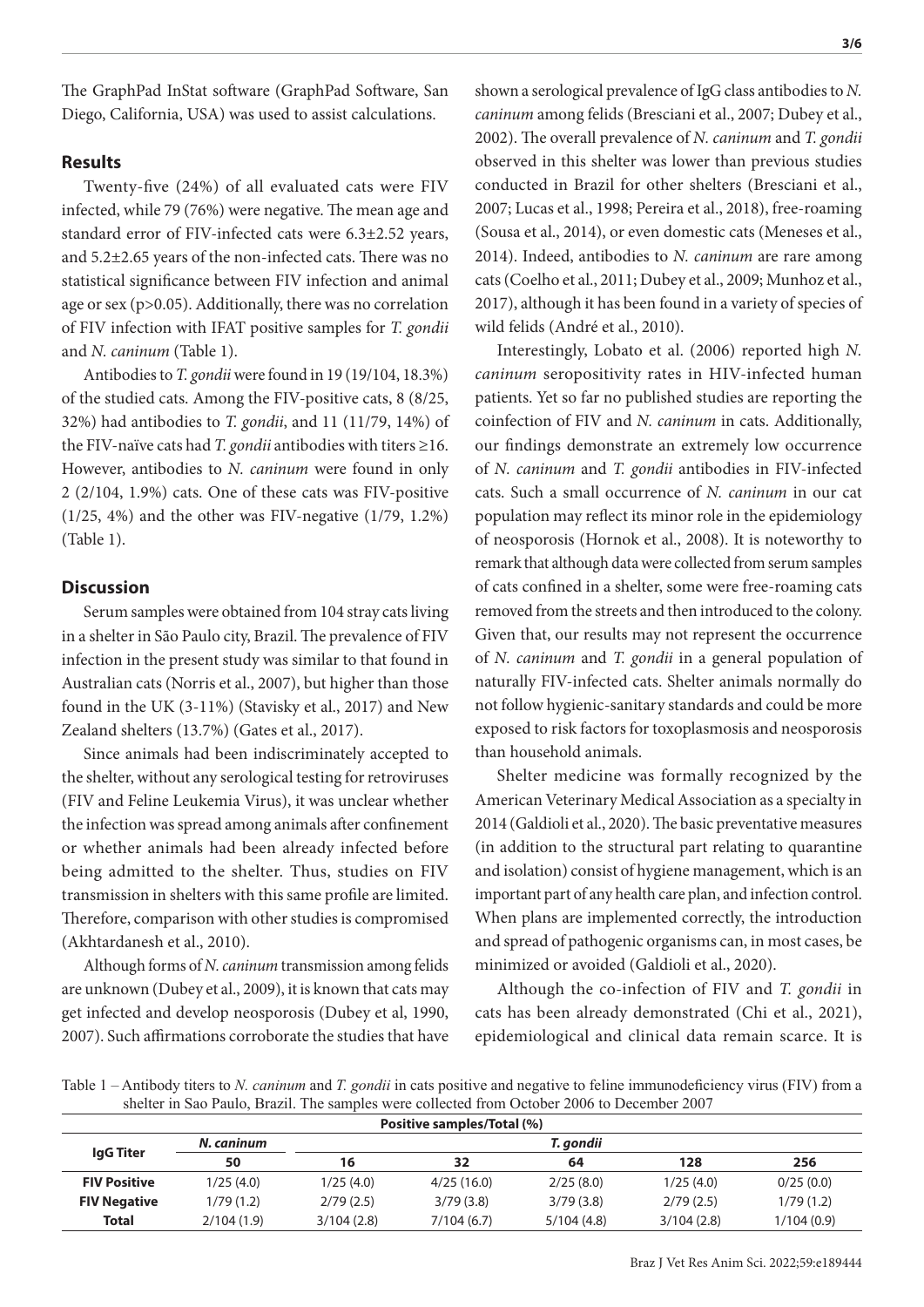believed that toxoplasmosis could have serious clinical implications in FIV-positive cats. FIV has been associated with immunosuppression syndromes since this virus presents tropism to lymphoid cells (Rivetti et al., 2008). In this regard, some studies have demonstrated a reduction of T lymphocytes CD4+ in domestic cats with prolonged FIV infections (about 25 months) (Rivetti et al., 2008). Thus, cats can present decreased ability to respond to T-dependent antigens, decreasing their humoral immune response (Chi et al., 2021).

Prophylactic measures for toxoplasmosis have been proposed to reduce the incidence of infections in felines and the subsequent elimination of oocysts in the environment. Considering that cats' predatory habits include intermediate hosts or mechanical vectors of *T. gondii* (*e.g.,* cockroaches, earthworms, and rodents), the confinement reduces the risk of infection by *T. gondii.* Moreover, since the prevalence of feline toxoplasmosis has been higher in countries where animals are fed raw meat products (Dubey & Lappin, 2006), cats should preferably be fed with commercially processed dry or canned food. Regarding neosporosis, there are only a few reports on naturally acquired infections, and literature about *N. caninum* in cats remains scarce (Bresciani et al., 2007; Hornok et al., 2008). Therefore, there is an urgent need for further research to elucidate the role of cats in the epidemiology of this disease, and to find out whether this parasite can affect the health of these animals (Feitosa et al., 2014).

Further investigations addressing the association between FIV and/or feline viral leukemia with opportunistic infections such as toxoplasmosis and neosporosis are desirable for a better understanding of the clinical impacts of these co-infections. Unfortunately, in this study, the shelter did

# **References**

Akhtardanesh B, Ziaali N, Sharifi H, Rezaei S. Feline immunodeficiency virus, feline leukemia virus and *Toxoplasma gondi* in stray and household cats in Kerman– Iran: seroprevalence and correlation with clinical and laboratory findings. Res Vet Sci. 2010;89(2):306-10. [http://](https://doi.org/10.1016/j.rvsc.2010.03.015) [dx.doi.org/10.1016/j.rvsc.2010.03.015.](https://doi.org/10.1016/j.rvsc.2010.03.015) [PMid:20362315.](https://www.ncbi.nlm.nih.gov/entrez/query.fcgi?cmd=Retrieve&db=PubMed&list_uids=20362315&dopt=Abstract)

André MR, Adania CH, Teixeira RHF, Silva KF, Jusi MMG, Machado STZ, de Bortolli CP, Falcade M, Sousa L, Alegretti SM, Felippe PAN, Machado RZ. Antibodies to *Toxoplasma gondii* and *Neospora caninum* in captive neotropical and exotic wild canids and felids. J Parasitol. 2010;96(5):1007- 9. [http://dx.doi.org/10.1645/GE-2502.1](https://doi.org/10.1645/GE-2502.1)[. PMid:20950109.](https://www.ncbi.nlm.nih.gov/entrez/query.fcgi?cmd=Retrieve&db=PubMed&list_uids=20950109&dopt=Abstract)

not provide any information regarding the cats' arrival date and time of stay, which is considered crucial data in this kind of investigation. Lastly, considering that shelter medicine has recently emerged as a specialty that demands specific veterinary knowledge, more studies in this field are warranted.

#### **Conclusion**

The present study reports the presence of antibodies to *T. gondii* and *N. caninum* in FIV-infected cats sharing the same food and sanitary management and therefore equally exposed to risks of *N. caninum* and *T. gondii* infection. Further studies encompassing larger cat populations from different origins and locations are essential to clarify the prevalence of *T. gondii* and *N. caninum* antibodies in FIV-positive cats, to provide new data regarding the correlation of such infectious diseases for the area of medicine from domestic cat shelters.

# **Conflict of Interest**

The authors declare no potential conflicts of interest concerning the research, authorship, and/or publication of this article.

#### **Ethics Statement**

The owner of the feline patient provided written informed consent for both diagnostic assessment and publication of this case report, with accompanying images.

#### **Acknowledgements**

To those responsible for the shelter of cats for permission to collect the material for this study.

Anfray P, Bonetti C, Fabbrini F, Magnino S, Mancianti F, Abramo F. Feline cutaneous toxoplasmosis: a case report. Vet Dermatol. 2005;16(2):131-6. [http://dx.doi.org/10.1111/](https://doi.org/10.1111/j.1365-3164.2005.00434.x) [j.1365-3164.2005.00434.x](https://doi.org/10.1111/j.1365-3164.2005.00434.x)[. PMid:15842545.](https://www.ncbi.nlm.nih.gov/entrez/query.fcgi?cmd=Retrieve&db=PubMed&list_uids=15842545&dopt=Abstract)

Bresciani KDS, Gennari SM, Serrano ACM, Rodrigues AAR, Ueno T, Franco LG, Perri SHV, Amarante AFT,. Antibodies to *Neospora caninum* and *Toxoplasma gondii* in domestic cats from Brazil. Parasitol Res. 2007;100(2):281-5. [http://](https://doi.org/10.1007/s00436-006-0262-4) [dx.doi.org/10.1007/s00436-006-0262-4](https://doi.org/10.1007/s00436-006-0262-4)[. PMid:16941188.](https://www.ncbi.nlm.nih.gov/entrez/query.fcgi?cmd=Retrieve&db=PubMed&list_uids=16941188&dopt=Abstract)

Camargo ME. Introdução às técnicas de imunofluorescência. Rev Bras Patol Clin. 1974;10:143-71.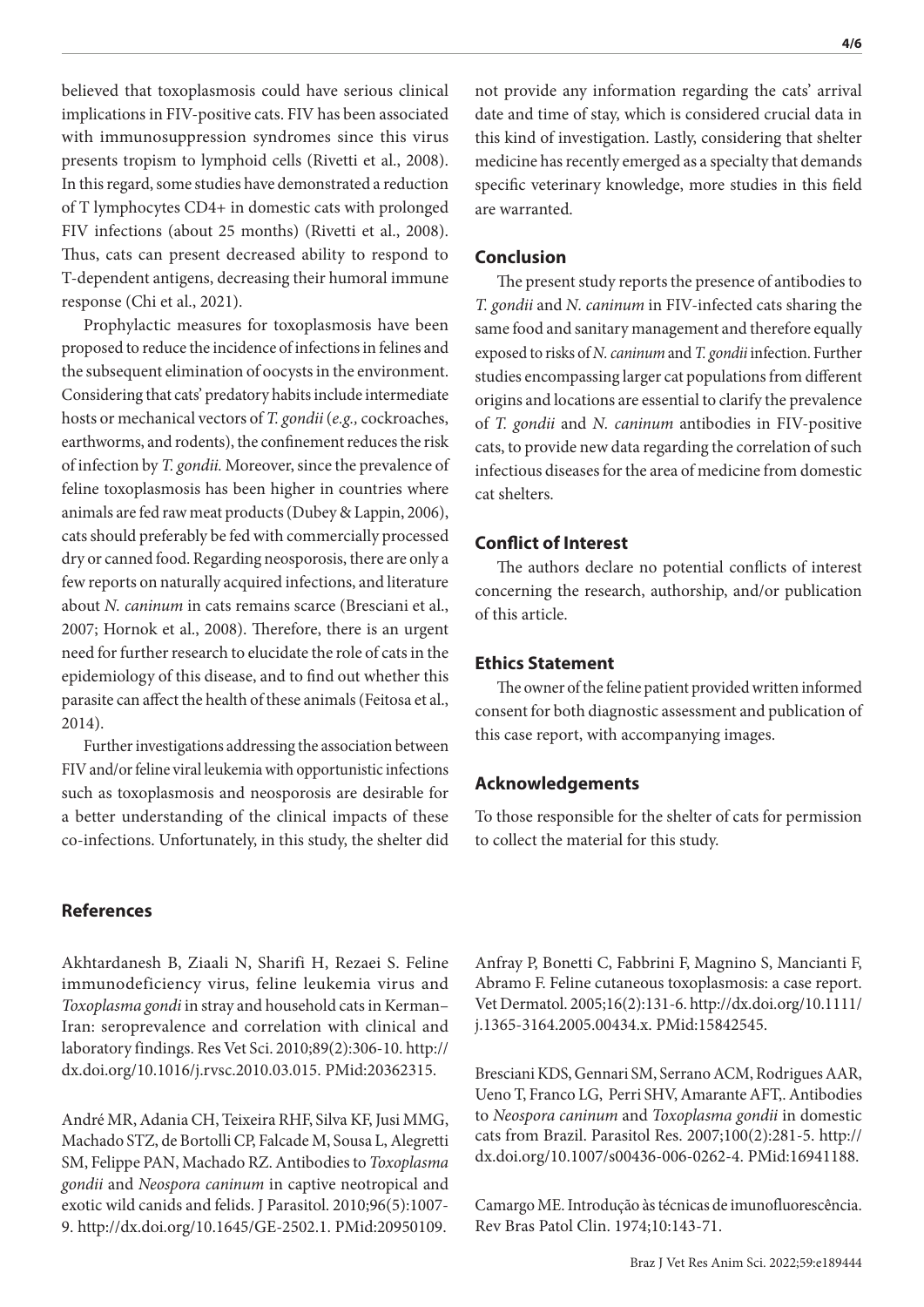Chi X, Fang K, Koster L, Christie J, Yao C. Prevalence of feline immunodeficiency virus and *Toxoplasma gondii* in feral cats on St. Kitts,West Indies. Vet Sci. 2021;8(2):16. [http://dx.doi.org/10.3390/vetsci8020016.](https://doi.org/10.3390/vetsci8020016) [PMid:33494205.](https://www.ncbi.nlm.nih.gov/entrez/query.fcgi?cmd=Retrieve&db=PubMed&list_uids=33494205&dopt=Abstract)

Coelho WMD, Amarante AFT, Apolinário JC, Coelho NMD, Lima VMF, Perri SHV, Bresciani KDS. Seroepidemiology of *Toxoplasma gondii, Neospora caninum*, and *Leishmania* spp. infections and risk factors for cats from Brazil. Parasitol Res. 2011;109(4):1009-13. [http://dx.doi.org/10.1007/s00436-](https://doi.org/10.1007/s00436-011-2461-x) [011-2461-x.](https://doi.org/10.1007/s00436-011-2461-x) [PMid:21626423.](https://www.ncbi.nlm.nih.gov/entrez/query.fcgi?cmd=Retrieve&db=PubMed&list_uids=21626423&dopt=Abstract)

Donahoe SL, Lindsay SA, Krockenberger M, Phalen D, Šlapeta J. A review of neosporosis and pathologic findings of *Neospora caninum* infection in wildlife. Int J Parasitol Parasites Wildl. 2015;4(2):216-38. [http://dx.doi.org/10.1016/j.](https://doi.org/10.1016/j.ijppaw.2015.04.002) [ijppaw.2015.04.002](https://doi.org/10.1016/j.ijppaw.2015.04.002). [PMid:25973393.](https://www.ncbi.nlm.nih.gov/entrez/query.fcgi?cmd=Retrieve&db=PubMed&list_uids=25973393&dopt=Abstract)

Dorny P, Speybroeck SN, Verstraete MS, Baeke M, Becker A, Berkvens D, Vercruysse J. Serological survey of *Toxoplasma gondii*, feline immunodeficiency virus and feline leukemia virus in urban stray cats in Belgium. Vet Rec. 2002;151(21):626-9. [http://dx.doi.org/10.1136/](https://doi.org/10.1136/vr.151.21.626) [vr.151.21.626](https://doi.org/10.1136/vr.151.21.626)[. PMid:12479298.](https://www.ncbi.nlm.nih.gov/entrez/query.fcgi?cmd=Retrieve&db=PubMed&list_uids=12479298&dopt=Abstract)

Dubey JP, Carpenter JL, Speer CA, Topper MJ, Uggla A. Newly recognized fatal protozoan disease of dogs. J Am Vet Med Assoc. 1988;192(9):1269-85[. PMid:3391851.](https://www.ncbi.nlm.nih.gov/entrez/query.fcgi?cmd=Retrieve&db=PubMed&list_uids=3391851&dopt=Abstract)

Dubey JP, Jenkins MC, Rajendran C, Miska K, Ferreira LR, Martins J, Kwok OCH, Choudhary S. Gray wolf (*Canis lupus*) is a natural definitive host for *Neospora caninum.* Vet Parasitol. 2011;181(2-4):382-7. [http://dx.doi.org/10.1016/j.](https://doi.org/10.1016/j.vetpar.2011.05.018) [vetpar.2011.05.018.](https://doi.org/10.1016/j.vetpar.2011.05.018) [PMid:21640485.](https://www.ncbi.nlm.nih.gov/entrez/query.fcgi?cmd=Retrieve&db=PubMed&list_uids=21640485&dopt=Abstract)

Dubey JP, Lappin MR. Toxoplasmosis and Neosporosis. In: Greene CE, editor. Infectious diseases of the dog and cat. Canada: Saunders Elsevier; 2006. p. 754-68.

Dubey JP, Lindsay DS, Hill D, Romand S, Thulliez P, Kwok OCH, Silva JCR, Camargo MCO, Gennari SM. Prevalence of antibodies to *Neospora caninum* and *Sarcocystis neurona* in sera of domestic cats from Brazil. J Parasitol. 2002;88(6):1251- 2. [http://dx.doi.org/10.1645/0022-3395\(2002\)088\[1251:PO](https://doi.org/10.1645/0022-3395(2002)088%5b1251:POATNC%5d2.0.CO;2) [ATNC\]2.0.CO;2.](https://doi.org/10.1645/0022-3395(2002)088%5b1251:POATNC%5d2.0.CO;2) [PMid:12537122.](https://www.ncbi.nlm.nih.gov/entrez/query.fcgi?cmd=Retrieve&db=PubMed&list_uids=12537122&dopt=Abstract)

Dubey JP, Lindsay DS, Lappin MR. Toxoplasmosis and other intestinal coccidial infections in cats and dogs. Vet Clin North Am Small Anim Pract. 2009;39(6):1009-34, v. [http://](https://doi.org/10.1016/j.cvsm.2009.08.001) [dx.doi.org/10.1016/j.cvsm.2009.08.001](https://doi.org/10.1016/j.cvsm.2009.08.001). [PMid:19932360.](https://www.ncbi.nlm.nih.gov/entrez/query.fcgi?cmd=Retrieve&db=PubMed&list_uids=19932360&dopt=Abstract)

Dubey JP, Lindsay DS, Lipscomb TP. Neosporosis in cats. Vet Pathol. 1990;27(5):335-9. [http://dx.doi.](https://doi.org/10.1177/030098589002700505) [org/10.1177/030098589002700505](https://doi.org/10.1177/030098589002700505). [PMid:2238386.](https://www.ncbi.nlm.nih.gov/entrez/query.fcgi?cmd=Retrieve&db=PubMed&list_uids=2238386&dopt=Abstract)

Dubey JP, Lindsay DS. Neosporosis in dogs. Vet Parasitol. 1990;36(1-2):147-51. [http://dx.doi.org/10.1016/0304-](https://doi.org/10.1016/0304-4017(90)90103-I) [4017\(90\)90103-I.](https://doi.org/10.1016/0304-4017(90)90103-I) [PMid:2382383.](https://www.ncbi.nlm.nih.gov/entrez/query.fcgi?cmd=Retrieve&db=PubMed&list_uids=2382383&dopt=Abstract)

Dubey JP, Schares G, Ortega-Mora LM. Epidemiology and control of neosporosis and *Neospora caninum.* Clin Microbiol Rev. 2007;20(2):323-67. [http://dx.doi.org/10.1128/](https://doi.org/10.1128/CMR.00031-06) [CMR.00031-06.](https://doi.org/10.1128/CMR.00031-06) [PMid:17428888.](https://www.ncbi.nlm.nih.gov/entrez/query.fcgi?cmd=Retrieve&db=PubMed&list_uids=17428888&dopt=Abstract)

Dubey JP. Toxoplasmosis and other coccidial infections. In: Sherding RG, editor. The cat: diseases and clinical management. 2nd ed. Philadelphia: WB Saunders; 1994. p. 565-84.

Dubey JP. Toxoplasmosis of animals and humans. 2nd ed. Boca Raton: CRC Press; 2010.

Feitosa TF, Vilela VLR, Dantas ES, Souto DVO, Pena HFJ, Athayde ACR, Azevêdo SS. *Toxoplasma gondii* and *Neospora caninum* in domestic cats from the Brazilian semi-arid: seroprevalence and risk factors. Arq Bras Med Vet Zootec. 2014;66(4):1060-6. [http://dx.doi.org/10.1590/1678-6696](https://doi.org/10.1590/1678-6696).

Galdioli L, Lima LCF, Ferraz CP, Garcia RCM. Medicina de abrigos: desafios e avanços no Brasil. Rev Clin Vet. 2020;25(14):26-34.

Gates MC, Vigeant S, Dale A. Prevalence and risk factors for cats testing positive for feline immunodeficiency virus and feline leukaemia virus infection in cats entering an animal shelter in New Zealand. N Z Vet J. 2017;65(6):285- 91. [http://dx.doi.org/10.1080/00480169.2017.1348266](https://doi.org/10.1080/00480169.2017.1348266). [PMid:28659065.](https://www.ncbi.nlm.nih.gov/entrez/query.fcgi?cmd=Retrieve&db=PubMed&list_uids=28659065&dopt=Abstract)

Gondim LFP, McAllister MM, Pitt WC, Zemlicka DE. Coyotes (*Canis latrans*) are definitive hosts of *Neospora caninum.* Int J Parasitol. 2004;34(2):159-61. [http://dx.doi.](https://doi.org/10.1016/j.ijpara.2004.01.001) [org/10.1016/j.ijpara.2004.01.001](https://doi.org/10.1016/j.ijpara.2004.01.001). [PMid:15037103.](https://www.ncbi.nlm.nih.gov/entrez/query.fcgi?cmd=Retrieve&db=PubMed&list_uids=15037103&dopt=Abstract)

Goodswen SJ, Kennedy PJ, Ellis JT. A review of the infection, genetics, and evolution of Neospora caninum: from the past to the present. Infect Genet Evol. 2013;13:133-50. [http://](https://doi.org/10.1016/j.meegid.2012.08.012) [dx.doi.org/10.1016/j.meegid.2012.08.012](https://doi.org/10.1016/j.meegid.2012.08.012)[. PMid:22985682.](https://www.ncbi.nlm.nih.gov/entrez/query.fcgi?cmd=Retrieve&db=PubMed&list_uids=22985682&dopt=Abstract)

Hornok S, Edelhofer R, Joachim A, Farkas R, Berta K, Répási A, Lakatos B. Seroprevalence of *Toxoplasma gondii* and *Neospora caninum* infection of cats in Hungary. Acta